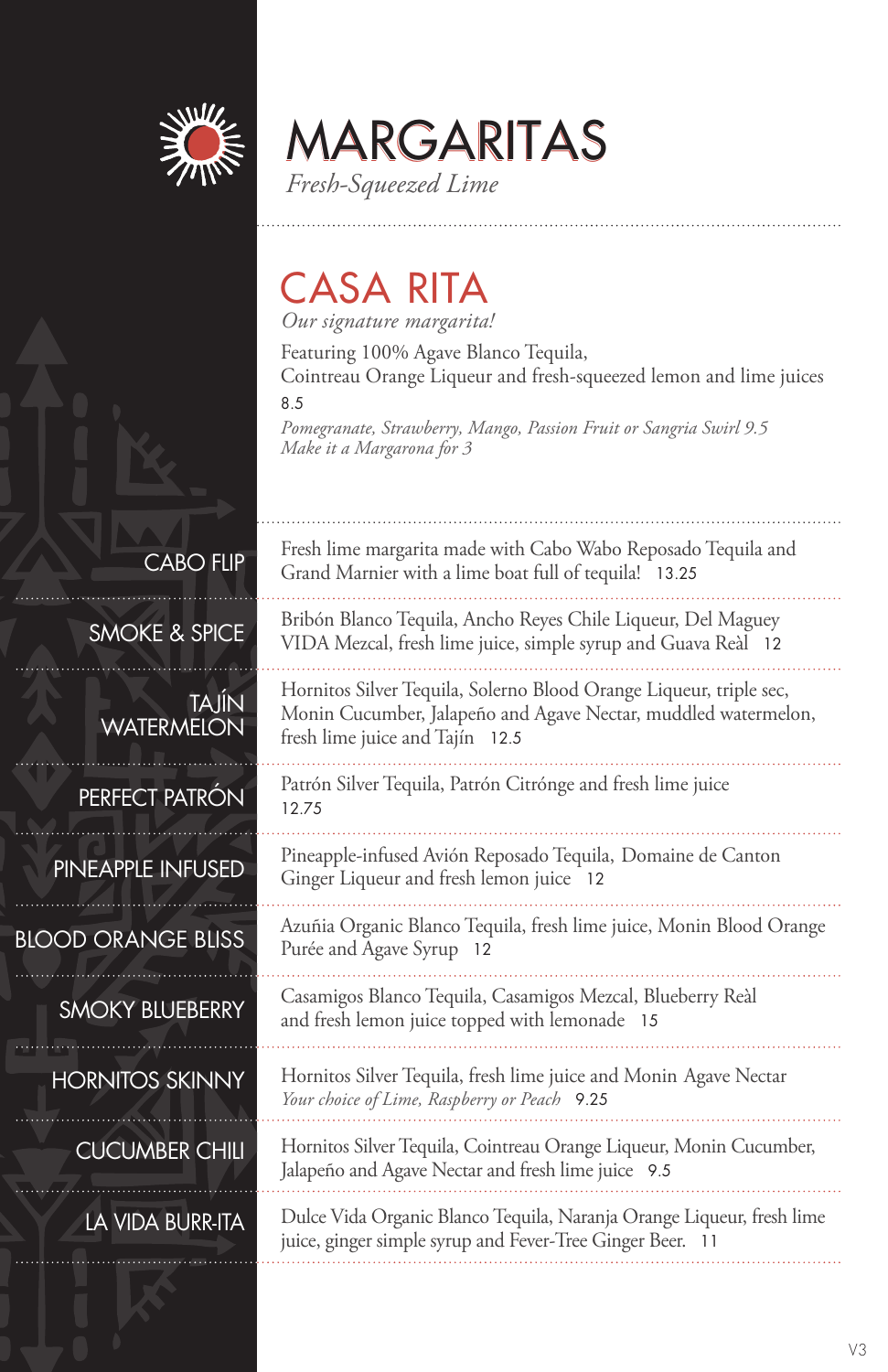

# CANTINA CLASSICS

#### CANTINA MOJITO

#### GRAPEFRUIT SIESTA PALOMA

PRICKLY PEAR MULE

BLOOD ORANGE SANGRIA

PASSION FRUIT PINA COLADA

CANTINA MULE

### SAVED BY THE BELLE

# CERVEZAS VINO

#### IMPORT

Corona Extra Corona Light Dos XX Lager Heineken Modelo Negra

Pacífico Tecate Heineken 0.0 *(non-alcoholic)*

#### **DOMESTIC**

Bud Light Coors Light Blue Moon Miller Lite

Michelob Ultra Stone Buenaveza Salt & Lime Lager Voodoo Ranger Juicy Haze IPA White Claw Black Cherry Hard Seltzer White Claw Mango Hard Seltzer

#### DRAFT

Dos XX Ambar Modelo Especial Ask Server for Additional Selections

Cruzan Aged Light Rum, fresh mint, lime and cane sugar 10.25 *Pomegranate, Strawberry, Mango or Pineapple Coconut 10.75*

Don Julio Blanco Tequila, fresh lime and grapefruit juices topped with Hella Bitters & Soda Dry 11

Código 1530 Blanco Tequila, Monin Prickly Pear Syrup, lime juice and Fever-Tree Ginger Beer 14

Solerno Blood Orange Liqueur, Burgundy, orange juice and Fever-Tree Ginger Beer 8

Mount Gay Eclipse Rum, Coco Reàl, Monin Passion Fruit, fresh lime juice and pineapple juice 10.5

Fresh lime juice and Fever-Tree Ginger Beer with your choice of Montelobos Mezcal, 1800 Silver Tequila, Tito's Handmade Vodka or Jack Daniel's Tennessee Whiskey 11.5

Belle Meade Sour Mash Bourbon, Aperol, house-made rhubarb simple syrup, pineapple juice and lemon juice 12

#### ROSÉ & SPARKLING

Marqués de Cáceres Rosé, *Rioja* 7.5 | <sup>27</sup> Kenwood 'Yulupa' Brut, *California 187ml* 9.5 Lunetta Prosecco, *Italy 187ml* 10

#### **WHITE**

Conundrum White Blend, *California* <sup>10</sup>| <sup>37</sup> Kendall-Jackson 'Vintner's Reserve' Chardonnay, *California* 9.5 | <sup>35</sup> Trinity Oaks Chardonnay, *California* 7.5 | <sup>27</sup> Sonoma-Cutrer Chardonnay, *Sonoma* 13.5 | <sup>51</sup> Brancott Sauvignon Blanc, *Marlborough* 9.5 | <sup>35</sup> Ruffino 'Lumina' Pinot Grigio, *Italy* 9.5 | <sup>35</sup>

#### RED

Campo Viejo Tempranillo, *Rioja* 9.5 | <sup>35</sup> Santa Rita '120 Series' Cabernet Sauvignon, *Chile* 7.5 | <sup>27</sup> Joel Gott '815' Cabernet Sauvignon, *California* 13.5 | <sup>51</sup> Columbia Crest 'Grand Estates' Merlot, *Columbia Valley* 9.5 | <sup>35</sup> La Crema Pinot Noir, *Monterey* <sup>12</sup>| <sup>45</sup> Catena 'Vista Flores' Malbec, *Argentina* <sup>10</sup>| <sup>37</sup>